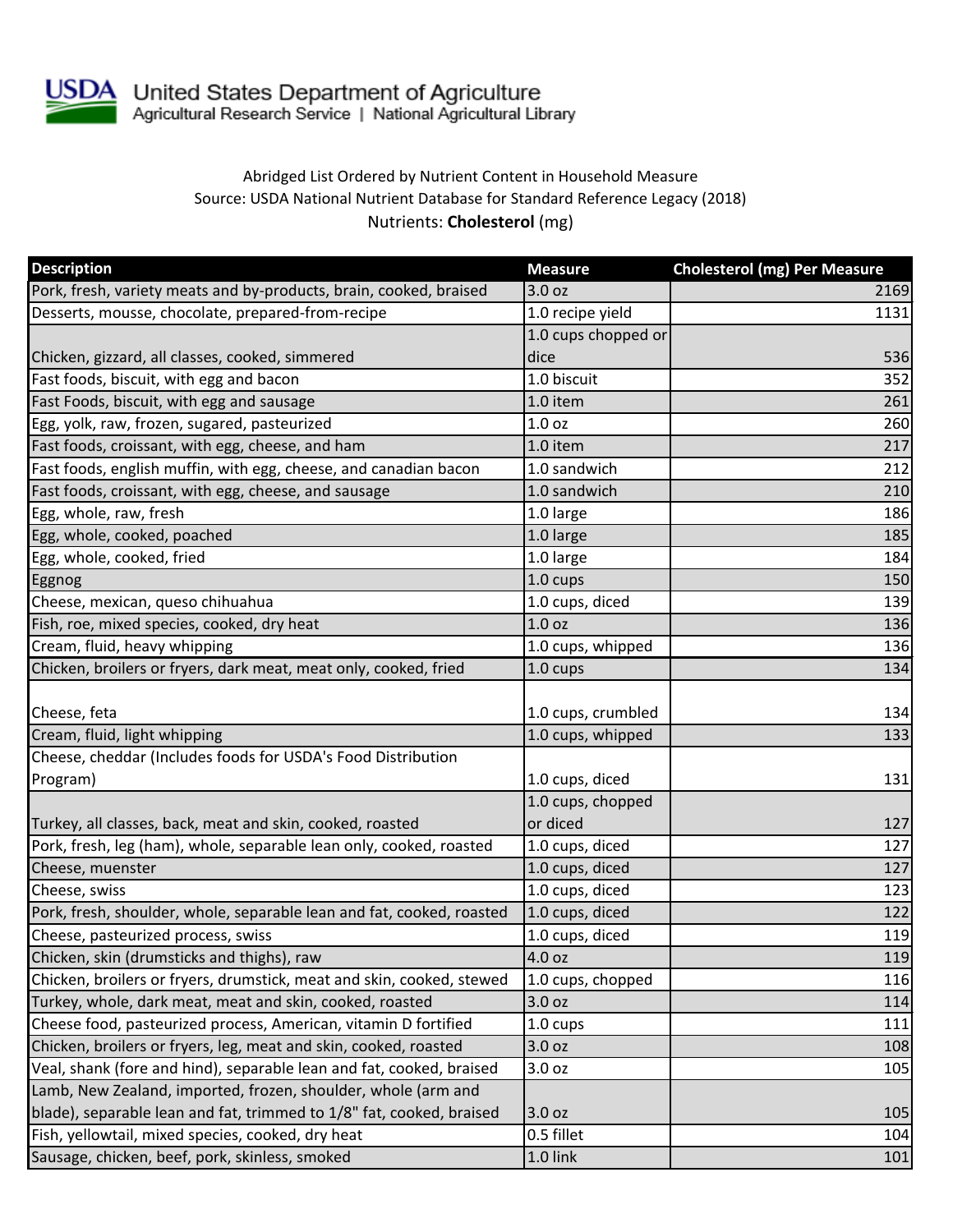| Chicken, broiler, rotisserie, BBQ, back meat only                                 | 3.0 oz                 | 99 |
|-----------------------------------------------------------------------------------|------------------------|----|
| Pork, fresh, variety meats and by-products, feet, raw                             | 4.0 oz                 | 99 |
| Lamb, shoulder, blade, separable lean and fat, trimmed to 1/8" fat,               |                        |    |
| choice, cooked, braised                                                           | 3.0 oz                 | 99 |
| Veal, breast, whole, boneless, separable lean only, cooked, braised               | 3.0 oz                 | 99 |
| Turkey, retail parts, thigh, meat and skin, cooked, roasted                       | 3.0 oz                 | 99 |
| Chicken, dark meat, thigh, meat only, with added solution, raw                    | 4.0 oz                 | 98 |
| Beef, tenderloin, steak, separable lean and fat, trimmed to 1/8" fat,             |                        |    |
| select, raw                                                                       | 4.0 oz                 | 97 |
| Veal, breast, whole, boneless, separable lean and fat, cooked, braised            | 3.0 oz                 | 96 |
| Lamb, New Zealand, imported, frozen, loin, separable lean and fat,                |                        |    |
| trimmed to 1/8" fat, cooked, broiled                                              | 3.0 oz                 | 96 |
| Game meat, bison, chuck, shoulder clod, separable lean only, cooked,              |                        |    |
| braised                                                                           | $1.0$ serving $(3$ oz) | 94 |
| Pasta, fresh-refrigerated, plain, as purchased                                    | 4.0 oz                 | 93 |
| Pasta, fresh-refrigerated, spinach, as purchased                                  | 4.0 oz                 | 93 |
| Pork, cured, ham with natural juices, spiral slice, boneless, separable           |                        |    |
| lean and fat, heated, roasted                                                     | 1.0 slice              | 93 |
| Chicken, broilers or fryers, back, meat only, raw                                 | 4.0 oz                 | 92 |
| Cheese, provolone                                                                 | 1.0 cups, diced        | 91 |
| Chicken, stewing, meat and skin, and giblets and neck, cooked, stewed 3.0 oz      |                        | 91 |
| Beef, loin, top loin, separable lean and fat, trimmed to 1/8" fat, select, 4.0 oz |                        | 90 |
|                                                                                   | 1.0 unit (yield from   |    |
| Chicken, broilers or fryers, dark meat, meat and skin, cooked, stewed             | 1 lb ready-to-cook     | 90 |
| Lamb, Australian, imported, fresh, shoulder, arm, separable lean and              |                        |    |
| fat, trimmed to 1/8" fat, cooked, braised                                         | 3.0 oz                 | 90 |
| Fish, seatrout, mixed species, cooked, dry heat                                   | 3.0 oz                 | 90 |
| Salami, pork, beef, less sodium                                                   | 3.0 oz                 | 90 |
| Fish, bluefish, cooked, dry heat                                                  | 1.0 fillet             | 89 |
| Fish, bluefish, raw                                                               | 1.0 fillet             | 88 |
| Cheese, mozzarella, whole milk                                                    | 1.0 cups, shredded     | 88 |
| Turkey, ground, 93% lean, 7% fat, pan-broiled crumbles                            | 3.0 oz                 | 88 |
| Chicken, broilers or fryers, meat and skin and giblets and neck,                  |                        |    |
| cooked, fried, batter                                                             | 3.0 oz                 | 88 |
| Lamb, New Zealand, imported, frozen, foreshank, separable lean and                |                        |    |
| fat, trimmed to 1/8" fat, cooked, braised                                         | 3.0 oz                 | 87 |
| Beef, chuck, short ribs, boneless, separable lean only, trimmed to 0"             |                        |    |
| fat, choice, cooked, braised                                                      | 3.0 oz                 | 87 |
| Game meat, deer, top round, separable lean only, 1" steak, cooked,                | 1.0 steak (yield       |    |
| broiled                                                                           | from 134.9 g raw       | 87 |
| Cheese, parmesan, grated                                                          | 1.0 cups               | 86 |
| Lamb, New Zealand, imported, frozen, leg, whole (shank and sirloin),              |                        |    |
| separable lean and fat, trimmed to 1/8" fat, cooked, roasted                      | 3.0 oz                 | 86 |
| Cheese, mozzarella, low moisture, part-skim                                       | 1.0 cups, diced        | 84 |
| Lamb, rib, separable lean and fat, trimmed to 1/8" fat, choice, cooked,           |                        |    |
| broiled                                                                           | 3.0 oz                 | 83 |
| Pork, fresh, leg (ham), whole, separable lean and fat, raw                        | 4.0 oz                 | 82 |
| Pork, fresh, shoulder, (Boston butt), blade (steaks), separable lean and          |                        |    |
| fat, with added solution, cooked, braised                                         | 3.0 oz                 | 82 |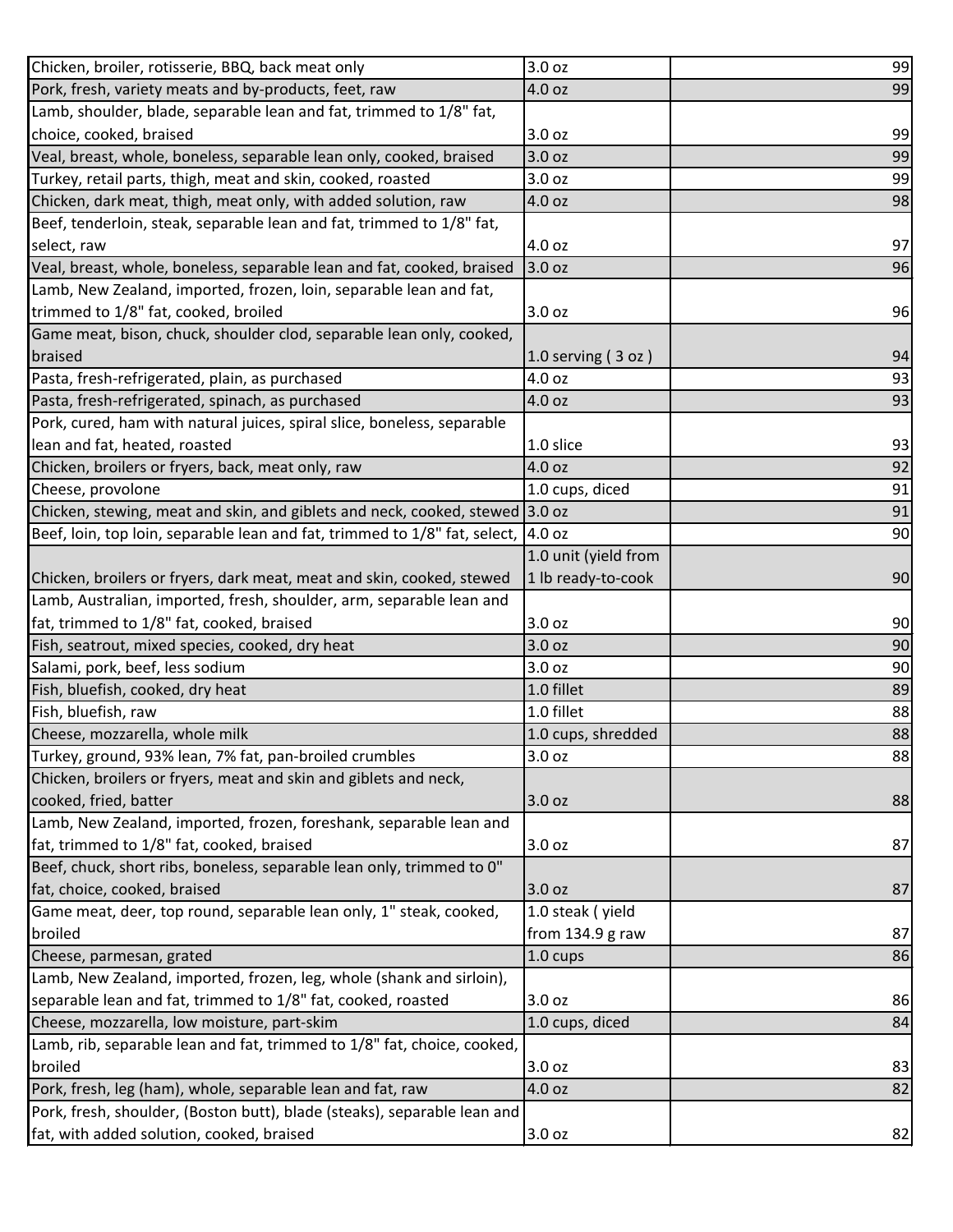| Beef, tenderloin, steak, separable lean and fat, trimmed to 1/8" fat, all |                 |    |
|---------------------------------------------------------------------------|-----------------|----|
| grades, cooked, broiled                                                   | 3.0 oz          | 82 |
| Beef, top sirloin, steak, separable lean and fat, trimmed to 1/8" fat,    |                 |    |
| choice, cooked, broiled                                                   | 3.0 oz          | 82 |
| Lamb, rib, separable lean and fat, trimmed to 1/8" fat, choice, cooked,   |                 |    |
| roasted                                                                   | 3.0 oz          | 82 |
| Lamb, shoulder, arm, separable lean and fat, trimmed to 1/8" fat,         |                 |    |
| cooked, broiled                                                           | 3.0 oz          | 82 |
| Fish, salmon, chum, cooked, dry heat                                      | 3.0 oz          | 81 |
| Squab, (pigeon), meat and skin, raw                                       | 3.0 oz          | 81 |
| Beef, chuck, top blade, separable lean only, trimmed to 0" fat, select,   |                 |    |
| cooked, broiled                                                           | 3.0 oz          | 80 |
| Fish, mahimahi, cooked, dry heat                                          | 3.0 oz          | 80 |
| Pork, fresh, shoulder, blade, boston (steaks), separable lean only,       |                 |    |
| cooked, broiled                                                           | 3.0 oz          | 80 |
| Beef, brisket, flat half, separable lean and fat, trimmed to 0" fat,      |                 |    |
| select, cooked, braised                                                   | 3.0 oz          | 79 |
| Lamb, loin, separable lean and fat, trimmed to 1/8" fat, choice,          |                 |    |
| cooked, roasted                                                           | 3.0 oz          | 79 |
| Lamb, Australian, imported, fresh, foreshank, separable lean only,        |                 |    |
| trimmed to 1/8" fat, cooked, braised                                      | 3.0 oz          | 78 |
| Lamb, shoulder, blade, separable lean and fat, trimmed to 1/8" fat,       |                 |    |
| choice, cooked, roasted                                                   | 3.0 oz          | 78 |
| Beef, round, top round, steak, separable lean and fat, trimmed to 1/8"    |                 |    |
| fat, choice, cooked, broiled                                              | 3.0 oz          | 78 |
| Beef, chuck eye roast, boneless, America's Beef Roast, separable lean     |                 |    |
| and fat, trimmed to 0" fat, all grades, raw                               | 4.0 oz          | 78 |
| Beef, top loin petite roast/filet, boneless, separable lean and fat,      |                 |    |
| trimmed to 1/8" fat, all grades, raw                                      | 4.0 oz          | 78 |
| Lamb, Australian, imported, fresh, foreshank, separable lean and fat,     |                 |    |
| trimmed to 1/8" fat, cooked, braised                                      | 3.0 oz          | 77 |
| Lamb, Australian, imported, fresh, rib chop, frenched, bone-in,           |                 |    |
| separable lean and fat, trimmed to 1/8" fat, cooked, grilled              | 3.0 oz          | 77 |
| Beef, short loin, porterhouse steak, separable lean only, trimmed to 0"   |                 |    |
| fat, choice, cooked, broiled                                              | 3.0 oz          | 77 |
| Cheese spread, pasteurized process, American                              | 1.0 cups, diced | 77 |
| Beef, round, top round, separable lean and fat, trimmed to 1/8" fat,      |                 |    |
| select, cooked, braised                                                   | 3.0 oz          | 76 |
| Crustaceans, spiny lobster, mixed species, cooked, moist heat             | 3.0 oz          | 76 |
| Chicken, broilers or fryers, meat and skin, cooked, fried, flour          | 3.0 oz          | 76 |
| Beef, brisket, flat half, boneless, separable lean and fat, trimmed to 0" |                 |    |
| fat, choice, raw                                                          | 4.0 oz          | 76 |
| Pork, fresh, loin, sirloin (roasts), bone-in, separable lean and fat,     |                 |    |
| cooked, roasted                                                           | 3.0 oz          | 76 |
| Lamb, Australian, imported, fresh, leg, whole (shank and sirloin),        |                 |    |
| separable lean only, trimmed to 1/8" fat, cooked, roasted                 | 3.0 oz          | 76 |
| Pork, fresh, loin, country-style ribs, separable lean only, bone-in,      |                 |    |
| cooked, broiled                                                           | 3.0 oz          | 76 |
| Beef, ground, 90% lean meat / 10% fat, patty, cooked, broiled             | 3.0 oz          | 75 |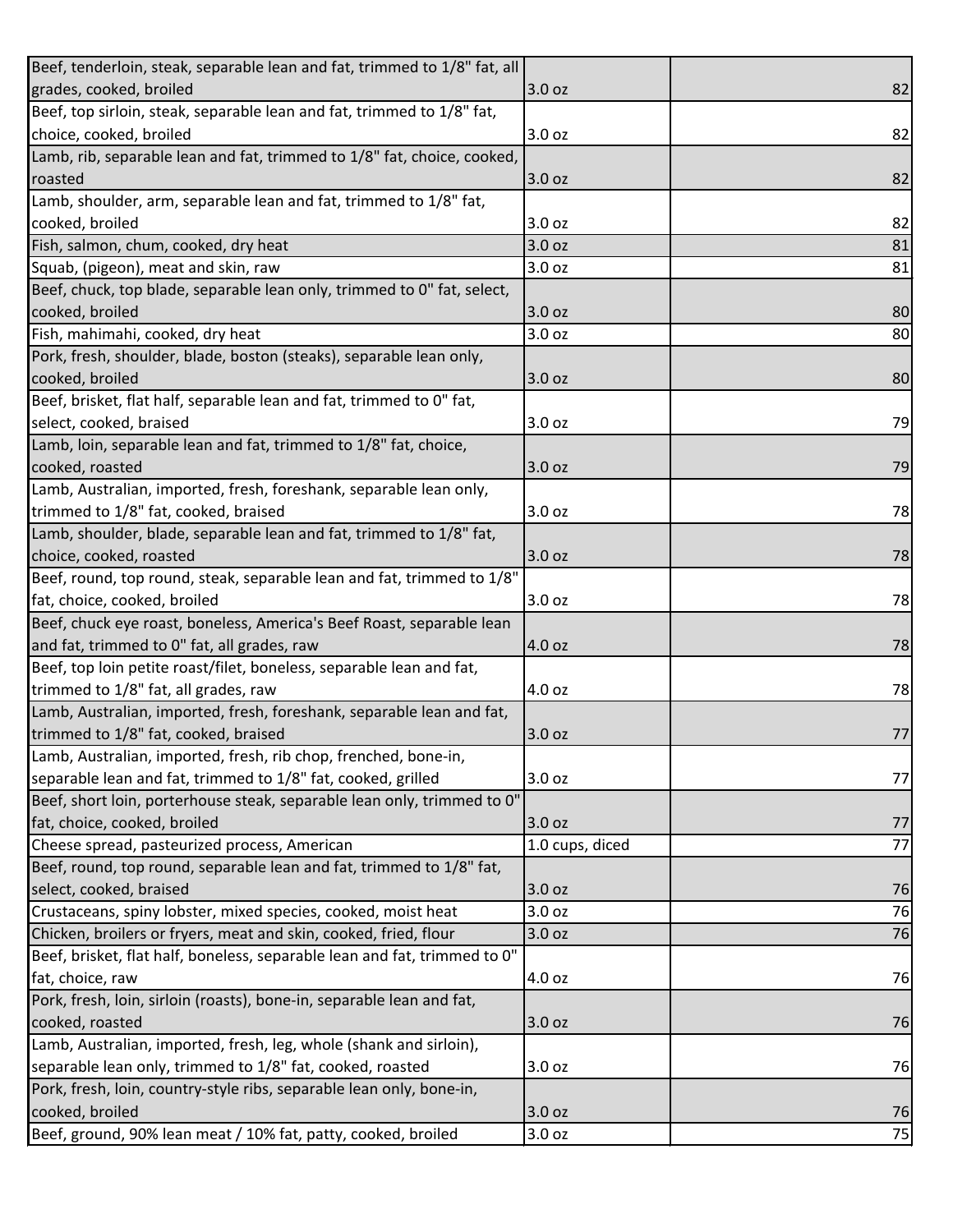| Lamb, Australian, imported, fresh, rib chop/rack roast, frenched, bone-           |                           |    |
|-----------------------------------------------------------------------------------|---------------------------|----|
| in, separable lean only, trimmed to 1/8" fat, raw                                 | 4.0 oz                    | 75 |
| Cream puff, eclair, custard or cream filled, iced                                 | 4.0 oz                    | 75 |
|                                                                                   | 1.0 patty (yield          |    |
| Game meat, elk, ground, cooked, pan-broiled                                       | from 104.1 g raw          | 74 |
| Pork, fresh, loin, country-style ribs, separable lean and fat, bone-in,           |                           |    |
| cooked, broiled                                                                   | 3.0 oz                    | 74 |
| Lamb, Australian, imported, fresh, composite of trimmed retail cuts,              |                           |    |
| separable lean only, trimmed to 1/8" fat, cooked                                  | 3.0 oz                    | 74 |
| Beef, Australian, imported, grass-fed, seam fat, raw                              | 4.0 oz                    | 73 |
| Beef, ribeye petite roast/filet, boneless, separable lean only, trimmed           |                           |    |
| to 0" fat, select, raw                                                            | 4.0 oz                    | 73 |
| Beef, flank, steak, separable lean and fat, trimmed to 0" fat, all grades, 4.0 oz |                           | 73 |
| Pork, fresh, shoulder, blade, boston (roasts), separable lean and fat,            |                           |    |
| cooked, roasted                                                                   | 3.0 oz                    | 73 |
| Beef, round, top round steak, boneless, separable lean and fat,                   |                           |    |
| trimmed to 0" fat, choice, cooked, grilled                                        | 3.0 oz                    | 73 |
| Game meat, bison, top sirloin, separable lean only, 1" steak, cooked,             | $1.0$ serving $(3$ oz $)$ | 73 |
| Beef, round, top round steak, boneless, separable lean and fat,                   |                           |    |
| trimmed to 0" fat, all grades, cooked, grilled                                    | 3.0 oz                    | 73 |
| Beef, ribeye cap steak, boneless, separable lean only, trimmed to 0"              |                           |    |
| fat, choice, raw                                                                  | 4.0 oz                    | 72 |
| Lamb, Australian, imported, fresh, leg, center slice, bone-in, separable          |                           |    |
| lean only, trimmed to 1/8" fat, cooked, broiled                                   | 3.0 oz                    | 72 |
| Lamb, Australian, imported, fresh, leg, sirloin chops, boneless,                  |                           |    |
| separable lean and fat, trimmed to 1/8" fat, cooked, broiled                      | 3.0 oz                    | 72 |
| Game meat, bison, top round, separable lean only, 1" steak, cooked,               | 1.0 serving $(3 oz)$      | 72 |
| Turkey, all classes, leg, meat and skin, cooked, roasted                          | 3.0 oz                    | 72 |
| Lamb, Australian, imported, fresh, shoulder ,blade, separable lean                |                           |    |
| only, trimmed to 1/8" fat, cooked, broiled                                        | 3.0 oz                    | 72 |
|                                                                                   | 1.0 patty (yield          |    |
| Game meat, bison, ground, cooked, pan-broiled                                     | from 112.7 g raw          | 72 |
| Beef, round, top round, steak, separable lean and fat, trimmed to 1/8"            |                           |    |
| fat, prime, cooked, broiled                                                       | 3.0 oz                    | 71 |
| Beef, loin, top sirloin petite roast, boneless, separable lean only,              |                           |    |
| trimmed to 0" fat, select, cooked, roasted                                        | 3.0 oz                    | 71 |
| Fish, flatfish (flounder and sole species), cooked, dry heat                      | 1.0 fillet                | 71 |
| Beef, top sirloin, steak, separable lean only, trimmed to 0" fat, choice,         |                           |    |
| cooked, broiled                                                                   | 3.0 oz                    | 71 |
| Beef, rib, small end (ribs 10-12), separable lean and fat, trimmed to             |                           |    |
| 1/8" fat, choice, cooked, roasted                                                 | 3.0 oz                    | 71 |
| Fish, salmon, pink, canned, drained solids                                        | 3.0 oz                    | 71 |
| Lamb, Australian, imported, fresh, leg, shank half, separable lean only,          |                           |    |
| trimmed to 1/8" fat, cooked, roasted                                              | 3.0 oz                    | 71 |
| Pork, fresh, shoulder, (Boston butt), blade (steaks), separable lean and          |                           |    |
| fat, with added solution, raw                                                     | 4.0 oz                    | 70 |
| Fish, burbot, cooked, dry heat                                                    | 1.0 fillet                | 69 |
| Beef, short loin, porterhouse steak, separable lean and fat, trimmed to           |                           |    |
| 1/8" fat, choice, raw                                                             | 4.0 oz                    | 69 |
| Turkey, whole, breast, meat only, cooked, roasted                                 | 3.0 oz                    | 68 |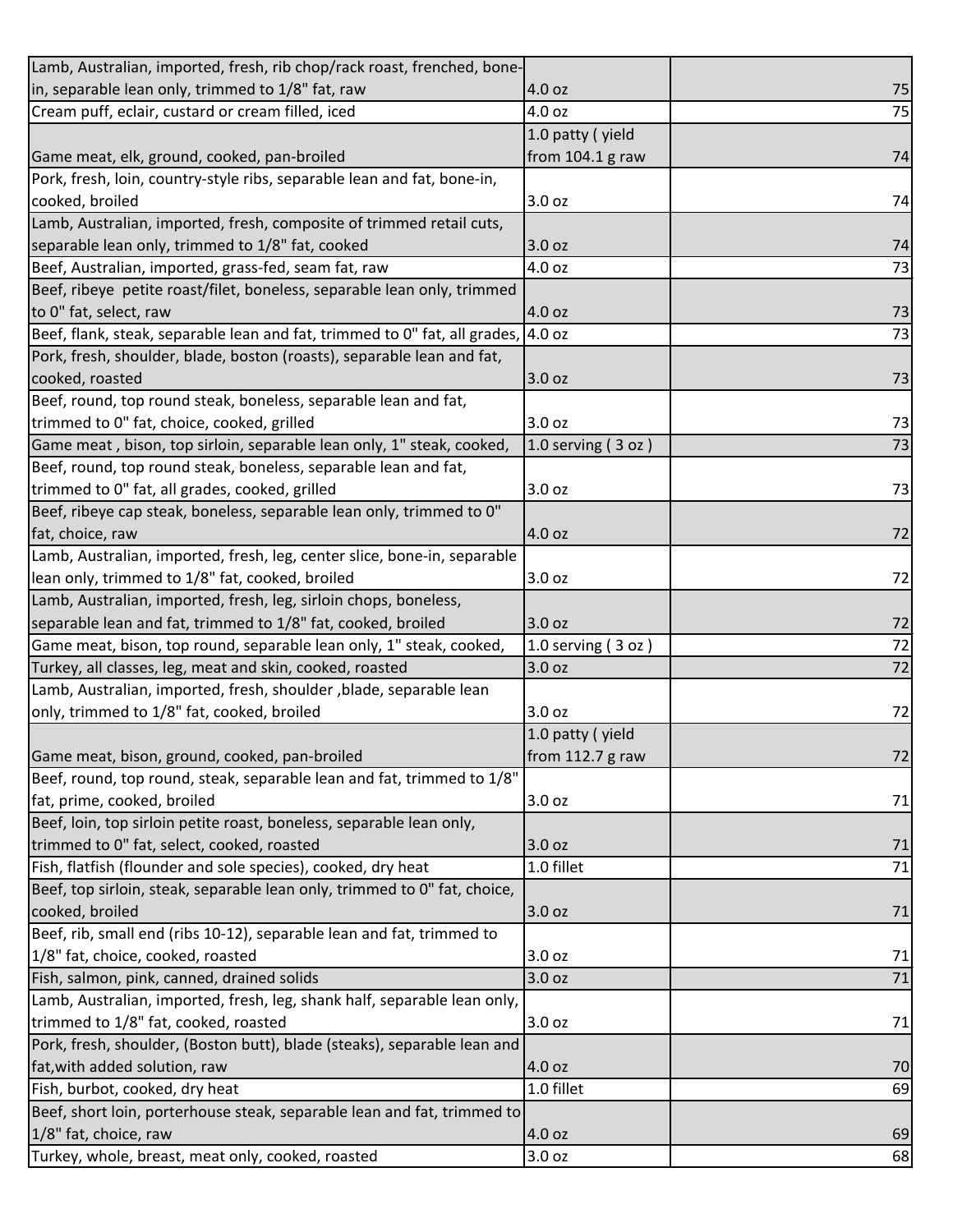| Pork, fresh, loin, whole, separable lean and fat, cooked, broiled        | 3.0 oz                 | 68 |
|--------------------------------------------------------------------------|------------------------|----|
| Game meat, bison, ribeye, separable lean only, 1" steak, cooked,         | 1.0 serving (3 oz)     | 67 |
| Pork, fresh, loin, top loin (roasts), boneless, separable lean only,     |                        |    |
| cooked, roasted                                                          | 3.0 oz                 | 67 |
| Mollusks, oyster, eastern, wild, cooked, moist heat                      | 3.0 oz                 | 67 |
| Veal, Australian, shank, hind, bone-in, separable lean only, raw         | 4.0 oz                 | 67 |
| Pork, ground, 96% lean / 4% fat, raw                                     | 4.0 oz                 | 67 |
| Pork, fresh, loin, blade (chops or roasts), boneless, separable lean and |                        |    |
| fat only, raw                                                            | 4.0 oz                 | 67 |
| Game meat, elk, round, separable lean only, cooked, broiled              | 1.0 serving $(3 oz)$   | 66 |
| Beef, shank crosscuts, separable lean only, trimmed to 1/4" fat,         |                        |    |
| choice, cooked, simmered                                                 | 3.0 oz                 | 66 |
| Pork, ground, 96% lean / 4% fat, cooked, crumbles                        | 3.0 oz grilled patties | 66 |
| Beef, loin, bottom sirloin butt, tri-tip roast, separable lean only,     |                        |    |
| trimmed to 0" fat, all grades, cooked, roasted                           | 3.0 oz                 | 66 |
| Pork, fresh, loin, center rib (roasts), bone-in, separable lean only,    |                        |    |
| cooked, roasted                                                          | 3.0 oz                 | 66 |
| Fish, swordfish, cooked, dry heat                                        | 3.0 oz                 | 66 |
| Milk, sheep, fluid                                                       | 1.0 cups               | 66 |
| Pork, fresh, loin, blade (chops or roasts), boneless, separable lean     | 4.0 oz                 | 66 |
| Fish, herring, Pacific, raw                                              | 3.0 oz                 | 65 |
| Liverwurst spread                                                        | $0.25 \text{ cups}$    | 65 |
| Pork, fresh, loin, blade (roasts), boneless, separable lean and fat,     |                        |    |
| cooked, roasted                                                          | 3.0 oz                 | 65 |
| Pork, fresh, loin, blade (chops), boneless, separable lean only,         |                        |    |
| boneless, cooked, broiled                                                | 3.0 oz                 | 65 |
| Fish, mackerel, spanish, raw                                             | 3.0 oz                 | 65 |
| Turkey, drumstick, from whole bird, meat only, raw                       | 4.0 oz                 | 64 |
| Fish, pollock, Alaska, cooked                                            | 3.0 oz                 | 63 |
| Cheese, ricotta, whole milk                                              | 0.5 cups               | 61 |
| Crustaceans, crab, queen, cooked, moist heat                             | 3.0 oz                 | 60 |
| Mollusks, oyster, eastern, cooked, breaded and fried                     | 3.0 oz                 | 60 |
|                                                                          | 1.0 unit (yield from   |    |
| Chicken, broilers or fryers, giblets, raw                                | 1 lb ready-to-cook     | 60 |
| Turkey from whole, light meat, meat only, with added solution,           |                        |    |
| cooked, roasted                                                          | 3.0 oz                 | 59 |
| Fish, tilapia, raw                                                       | 1.0 fillet             | 58 |
| Fish, lingcod, cooked, dry heat                                          | 3.0 oz                 | 57 |
| Pork sausage, link/patty, reduced fat, unprepared                        | 3.0 oz                 | 57 |
| Egg substitute, powder                                                   | 0.35 oz                | 57 |
| Beef, Australian, imported, grass-fed, loin, tenderloin steak/roast,     |                        |    |
| boneless, separable lean and fat, raw                                    | 4.0 oz                 | 56 |
|                                                                          | 1.0 unit (yield from   |    |
| Chicken, broilers or fryers, leg, meat only, cooked, fried               | 1 lb ready-to-cook     | 55 |
| Pork, fresh, loin, tenderloin, separable lean and fat, with added        |                        |    |
| solution, raw                                                            | 4.0 oz                 | 55 |
| Turkey, ground, fat free, patties, broiled                               | 3.0 oz                 | 55 |
| Cake, chocolate, prepared from recipe without frosting                   | 1.0 piece $(1/12$ of   | 55 |
| Soup, chicken noodle, dry, mix                                           | 1.0 packet             | 55 |
| Pork, fresh, variety meats and by-products, pancreas, raw                | 1.0 oz                 | 55 |
|                                                                          |                        |    |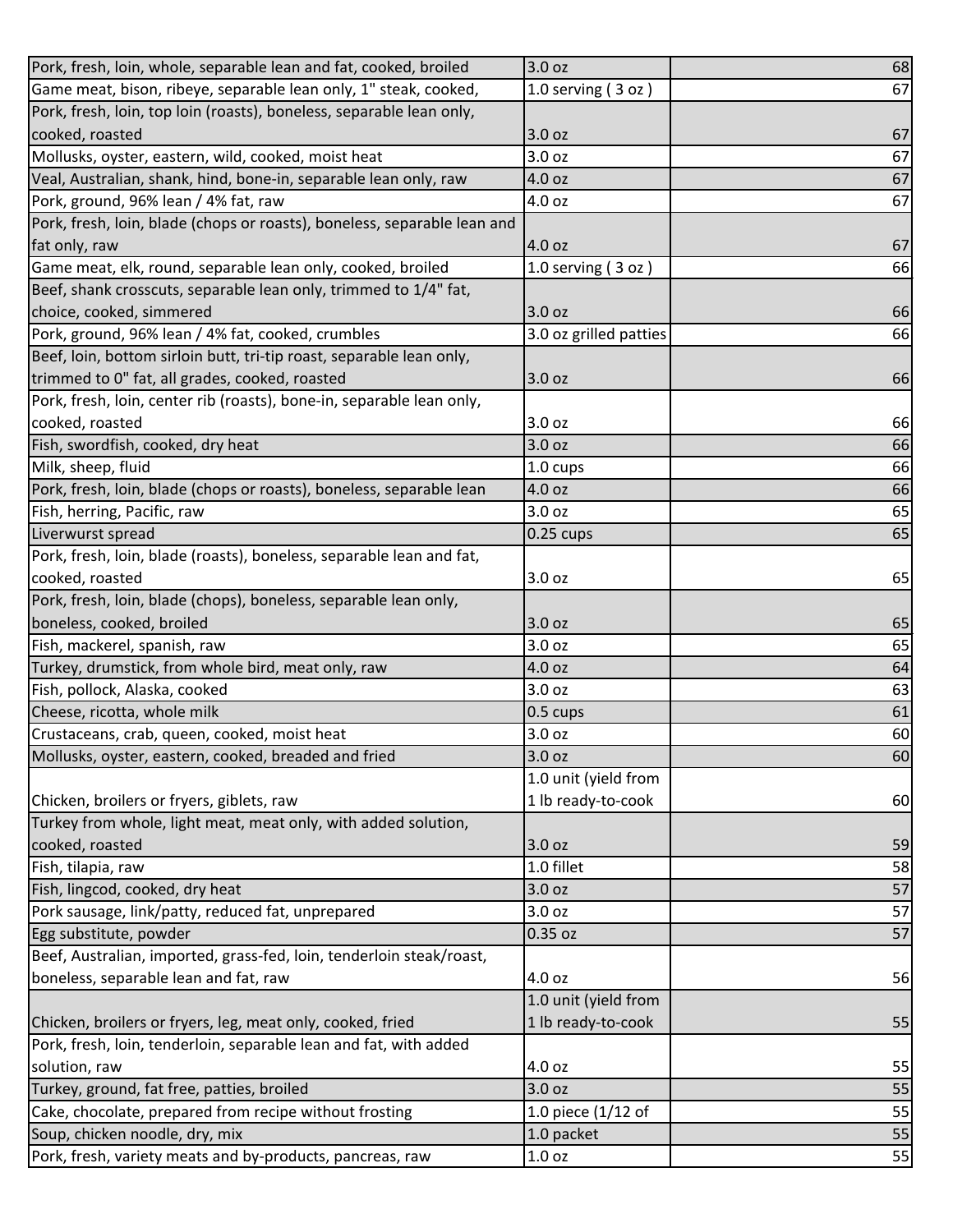| Fish, cod, Pacific, raw (may have been previously frozen)             | 1.0 fillet           | 55 |
|-----------------------------------------------------------------------|----------------------|----|
| Pork, fresh, enhanced, loin, tenderloin, separable lean only, raw     | 4.0 oz               | 54 |
| Pork, cured, ham, rump, bone-in, separable lean only, unheated        | 3.0 oz               | 54 |
| Guinea hen, meat only, raw                                            | 3.0 oz               | 54 |
| Noodles, egg, spinach, enriched, cooked                               | 1.0 cups             | 53 |
| Mollusks, oyster, eastern, wild, cooked, dry heat                     | 3.0 oz               | 53 |
| Pork, cured, ham, rump, bone-in, separable lean and fat, unheated     | 3.0 oz               | 53 |
| Pork, Leg sirloin tip roast, boneless, separable lean and fat, raw    | 3.0 oz               | 53 |
| Pork, cured, ham, shank, bone-in, separable lean only, unheated       | 3.0 oz               | 52 |
| Pork, cured, ham, shank, bone-in, separable lean and fat, unheated    | 3.0 oz               | 52 |
|                                                                       | 1.0 unit (yield from |    |
| Chicken, broilers or fryers, light meat, meat only, raw               | 1 lb ready-to-cook   | 51 |
| Braunschweiger (a liver sausage), pork                                | 1.0 <sub>oz</sub>    | 51 |
| Fish, tuna, skipjack, fresh, cooked, dry heat                         | 3.0 oz               | 51 |
| Frankfurter, pork                                                     | 1.0 link             | 50 |
| Fish, trout, rainbow, farmed, cooked, dry heat                        | 1.0 fillet           | 50 |
| Sausage, pork and beef, with cheddar cheese, smoked                   | 12.0 oz serving 2.7  | 49 |
| Fish, salmon, coho, wild, cooked, moist heat                          | 3.0 oz               | 48 |
| Egg, whole, cooked, omelet                                            | 1.0 tbsp             | 47 |
| Fish, salmon, pink, canned, without salt, solids with bone and liquid | 3.0 oz               | 47 |
| Fish, cod, Atlantic, canned, solids and liquid                        | 3.0 oz               | 47 |
|                                                                       | 1.0 unit (yield from |    |
| Chicken, broilers or fryers, back, meat and skin, raw                 | 1 lb ready-to-cook   | 47 |
| Noodles, egg, unenriched, cooked, without added salt                  | 1.0 cups             | 46 |
| Fish, haddock, raw                                                    | 3.0 oz               | 46 |
|                                                                       |                      |    |
| Fish, trout, mixed species, cooked, dry heat                          | 1.0 fillet           | 46 |
| Cream, whipped, cream topping, pressurized                            | 1.0 cups             | 46 |
| Bologna, pork and turkey, lite                                        | 1.0 serving 2 oz     | 44 |
| Sausage, turkey, fresh, raw                                           | 1.0 serving          | 43 |
| Game meat, deer, loin, separable lean only, 1" steak, cooked, broiled | 1.0 steak            | 43 |
| Luncheon meat, pork, ham, and chicken, minced, canned, reduced        | 2.0 oz 1 NLEA        |    |
| sodium, added ascorbic acid, includes SPAM, 25% less sodium           | serving              | 43 |
| Fish, pike, northern, cooked, dry heat                                | 3.0 oz               | 42 |
| Mollusks, mussel, blue, raw                                           | 1.0 cups             | 42 |
| Sausage, pork and turkey, pre-cooked                                  | 1.0 serving          | 41 |
| Mollusks, octopus, common, raw                                        | 3.0 oz               | 41 |
| Frankfurter, meat                                                     | 1.0 serving (1 hot   | 40 |
| Fish, grouper, mixed species, cooked, dry heat                        | 3.0 oz               | 40 |
| Fish, cisco, raw                                                      | 1.0 fillet           | 40 |
| Kielbasa, Polish, turkey and beef, smoked                             | 1.0 serving 2 oz     | 39 |
| Fish, wolffish, Atlantic, raw                                         | 3.0 oz               | 39 |
| Cheese, ricotta, part skim milk                                       | 0.5 cups             | 38 |
| Pork, cured, ham and water product, slice, boneless, separable lean   |                      |    |
| and fat, heated, pan-broil                                            | 3.0 oz (3 oz)        | 38 |
| Bratwurst, pork, beef and turkey, lite, smoked                        | 1.0 serving 2.33 oz  | 37 |
| Hormel Pillow Pak Sliced Turkey Pepperoni                             | 1.0 serving          | 37 |
| Cake, yellow, prepared from recipe without frosting                   | 1.0 piece $(1/12$ of | 37 |
| Beerwurst, beer salami, pork and beef                                 | 2.0 oz               | 35 |
| Beerwurst, pork and beef                                              | 1.0 serving 2 oz     | 35 |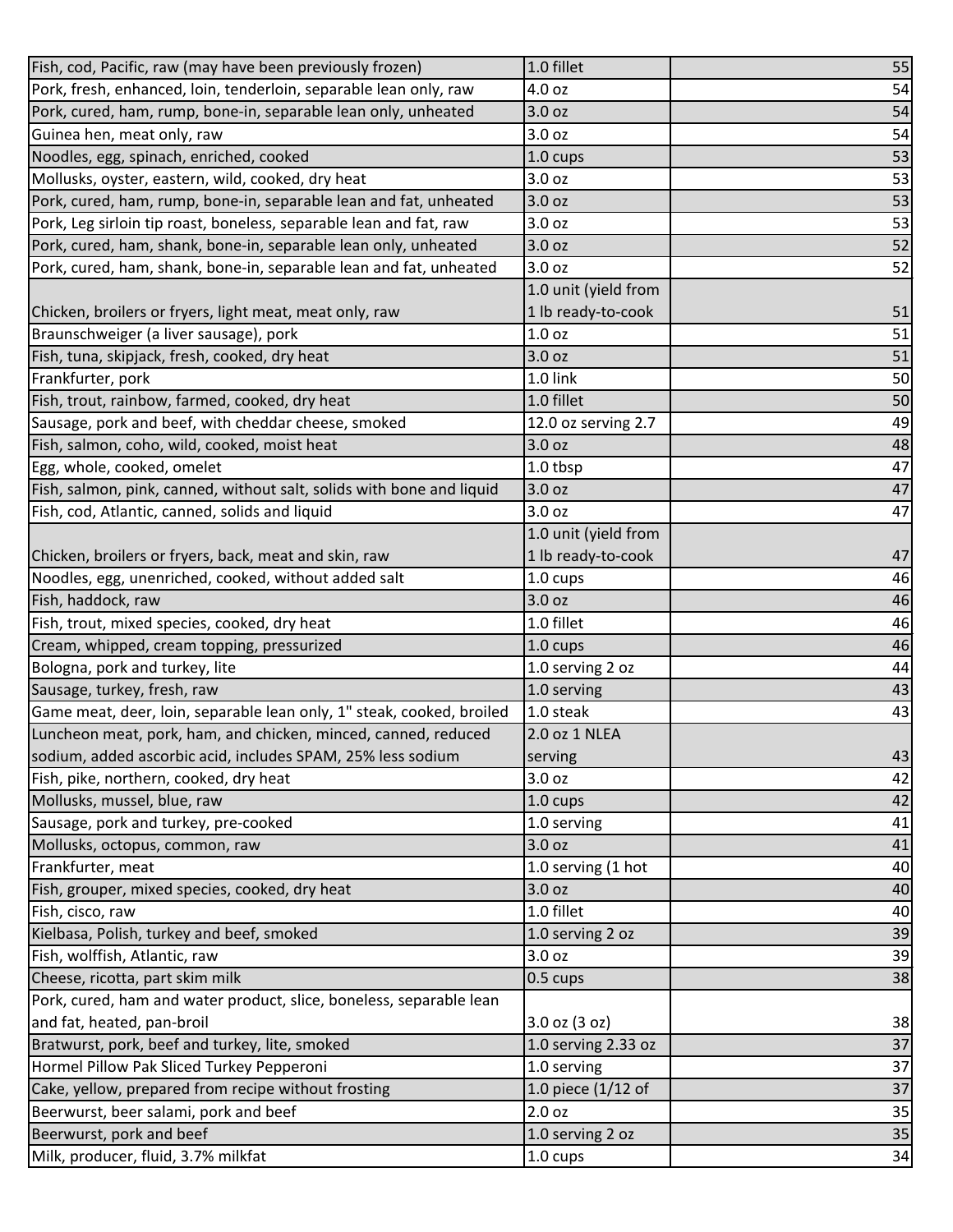| Fish, scup, cooked, dry heat                                         | 1.0 fillet                                  | 34 |
|----------------------------------------------------------------------|---------------------------------------------|----|
| Snacks, pork skins, barbecue-flavor                                  | 1.0 <sub>oz</sub>                           | 33 |
|                                                                      | 1.0 serving                                 |    |
| Bread, salvadoran sweet cheese (quesadilla salvadorena)              | (approximate                                | 32 |
| Noodles, egg, dry, unenriched                                        | 1.0 cups                                    | 32 |
| Fish, ocean perch, Atlantic, cooked, dry heat                        | 1.0 fillet                                  | 32 |
| Fish, grouper, mixed species, raw                                    | 3.0 oz                                      | 31 |
| Bologna, meat and poultry                                            | 1.0 slice                                   | 30 |
| Milk, chocolate, fluid, commercial, whole, with added vitamin A and  |                                             |    |
| vitamin D                                                            | 1.0 cups                                    | 30 |
| Sausage, turkey, hot, smoked                                         | 2.0 oz                                      | 30 |
| Potatoes, mashed, dehydrated, prepared from granules without milk,   |                                             |    |
| whole milk and butter added                                          | 1.0 cups                                    | 29 |
| Potatoes, scalloped, home-prepared with butter                       | 1.0 cups                                    | 29 |
| Soup, chicken, canned, chunky, ready-to-serve                        | 1.0 cups                                    | 29 |
| Potatoes, mashed, dehydrated, prepared from flakes without milk,     |                                             |    |
| whole milk and butter added                                          | 1.0 cups                                    | 29 |
| Bread, cornbread, dry mix, prepared with 2% milk, 80% margarine,     | 1.0 muffin                                  | 29 |
| Cake, sponge, commercially prepared                                  | 1.0 <sub>oz</sub>                           | 29 |
| <b>Bacon and beef sticks</b>                                         | 1.0 <sub>oz</sub>                           | 29 |
| Cheese, pasteurized process, American, fortified with vitamin D      | 1.0 <sub>oz</sub>                           | 28 |
| POPEYES, Spicy Chicken Strips, analyzed 2006                         | 1.0 strip                                   | 28 |
| POPEYES, Mild Chicken Strips, analyzed 2006                          | 1.0 strip                                   | 28 |
| Ice creams, BREYERS, All Natural Light French Chocolate              | 1.0 serving 1/2 cups                        | 28 |
|                                                                      | 1.0 eclair, frozen                          | 28 |
| Heinz, Weight Watcher, Chocolate Eclair, frozen                      |                                             | 27 |
| DIGIORNO Pizza, cheese topping, rising crust, frozen, baked          | 1.0 slice $1/4$ of pie<br>1.0 <sub>oz</sub> |    |
| Veal, breast, separable fat, cooked                                  |                                             | 27 |
| Pastrami, beef, 98% fat-free                                         | 1.0 serving 6 slices                        | 27 |
| Turkey, white, rotisserie, deli cut                                  | $1.0$ oz (1 serving)                        | 26 |
| Fish, tuna, white, canned in oil, drained solids                     | 3.0 oz                                      | 26 |
| Sausage, Italian, sweet, links                                       | 1.0 link 3 oz                               | 25 |
| Mollusks, oyster, Pacific, raw                                       | 1.0 medium                                  | 25 |
|                                                                      | 1.0 unit (yield from                        |    |
| Chicken, broilers or fryers, drumstick, meat only, cooked, fried     | 1 lb ready-to-cook                          | 24 |
| Salami, Italian, pork                                                | 1.0 <sub>oz</sub>                           | 22 |
| Bologna, chicken, turkey, pork                                       | 1.0 serving                                 | 22 |
| Fish, mackerel, jack, canned, drained solids                         | 1.0 oz, boneless                            | 22 |
| Yogurt, plain, whole milk                                            | 1.0 container (6 oz)                        | 22 |
| Lamb, Australian, imported, fresh, separable fat, raw                | 1.0 oz                                      | 22 |
| Bologna, pork, turkey and beef                                       | 1.0 oz                                      | 21 |
| Veal, shank (fore and hind), separable lean only, raw                | 1.0 oz                                      | 21 |
| Lamb, New Zealand, imported, frozen, leg, whole (shank and sirloin), |                                             |    |
| separable lean and fat, trimmed to 1/8" fat, raw                     | 1.0 <sub>oz</sub>                           | 21 |
| Cheese, blue                                                         | 1.0 oz                                      | 21 |
| Veal, shank (fore and hind), separable lean and fat, raw             | 1.0 oz                                      | 21 |
| Mollusks, oyster, eastern, farmed, raw                               | 3.0 oz                                      | 21 |
| Lamb, New Zealand, imported, frozen, shoulder, whole (arm and        |                                             |    |
| blade), separable lean and fat, trimmed to 1/8" fat, raw             | 1.0 oz                                      | 21 |
| Cheese, neufchatel                                                   | 1.0 oz                                      | 21 |
| Milk, buttermilk, dried                                              | $0.25 \text{ cups}$                         | 21 |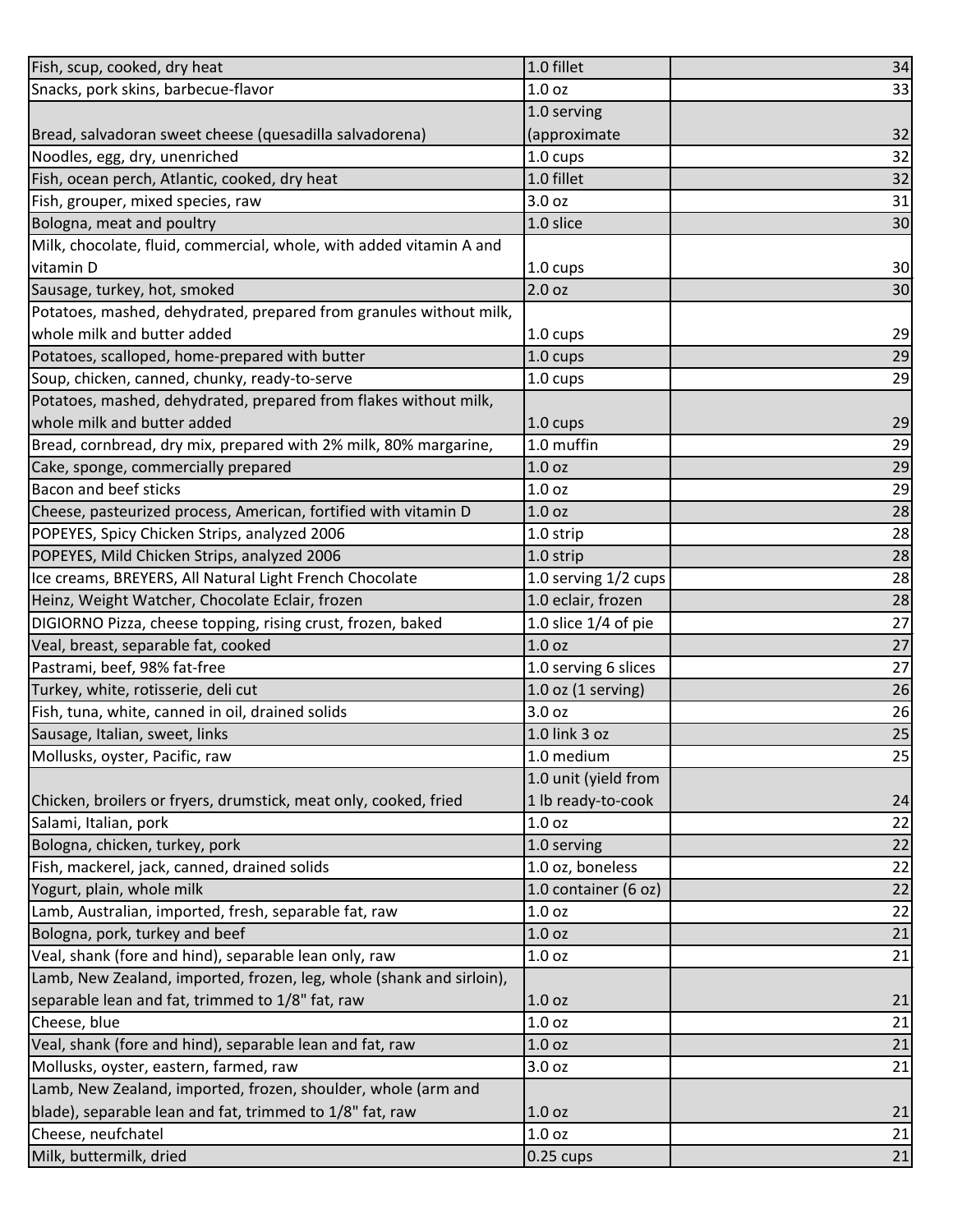| Cookies, brownies, prepared from recipe                                   | 1.0 oz               | 21 |
|---------------------------------------------------------------------------|----------------------|----|
| Cheese, camembert                                                         | 1.0 <sub>oz</sub>    | 20 |
| Lamb, shoulder, blade, separable lean and fat, trimmed to 1/8" fat,       |                      |    |
| choice, raw                                                               | 1.0 <sub>oz</sub>    | 20 |
| Game meat, bison, top sirloin, separable lean only, trimmed to 0" fat,    | 1.0 <sub>oz</sub>    | 20 |
| Veal, breast, whole, boneless, separable lean and fat, raw                | 1.0 <sub>oz</sub>    | 20 |
| Lamb, New Zealand, imported, frozen, foreshank, separable lean and        |                      |    |
| fat, trimmed to 1/8" fat, raw                                             | 1.0 <sub>oz</sub>    | 20 |
| Milk, chocolate, fluid, commercial, reduced fat, with added vitamin A     |                      |    |
| and vitamin D                                                             | 1.0 cups             | 20 |
| Muffin, blueberry, commercially prepared, low-fat                         | 1.0 muffin small     | 20 |
| Milk, reduced fat, fluid, 2% milkfat, protein fortified, with added       |                      |    |
| vitamin A and vitamin D                                                   | 1.0 cups             | 20 |
| Cake, coffeecake, creme-filled with chocolate frosting                    | 1.0 <sub>oz</sub>    | 20 |
| CAMPBELL'S CHUNKY, Classic Chicken Noodle Soup                            | 1.0 cups             | 19 |
| Cheese, cottage, creamed, large or small curd                             | 4.0 oz               | 19 |
| Lamb, Australian, imported, fresh, shoulder, blade, separable lean and    |                      |    |
| fat, trimmed to 1/8" fat, raw                                             | 1.0 <sub>oz</sub>    | 19 |
| Croissants, butter                                                        | 1.0 <sub>oz</sub>    | 19 |
| Lamb, Australian, imported, fresh, foreshank, separable lean and fat,     |                      |    |
| trimmed to 1/8" fat, raw                                                  | 1.0 <sub>oz</sub>    | 19 |
|                                                                           | 1.0 slice (average   |    |
| Bread, pan dulce, sweet yeast bread                                       | weight of 1 slice)   | 19 |
| Lamb, Australian, imported, fresh, foreshank, separable lean only,        |                      |    |
| trimmed to 1/8" fat, raw                                                  | 1.0 <sub>oz</sub>    | 19 |
| Lamb, Australian, imported, fresh, shoulder, whole (arm and blade),       |                      |    |
| separable lean and fat, trimmed to 1/8" fat, raw                          | 1.0 <sub>oz</sub>    | 19 |
| Lamb, Australian, imported, fresh, leg, center slice, bone-in, separable  |                      |    |
| lean and fat, trimmed to 1/8" fat, raw                                    | 1.0 <sub>oz</sub>    | 18 |
| Ice creams, vanilla, light, no sugar added                                | 1.0 serving 1/2 cups | 18 |
| Sauce, cheese, ready-to-serve                                             | $0.25$ cups          | 18 |
| Fish, herring, Atlantic, pickled                                          | $1.0 \text{ cups}$   | 18 |
| Lamb, Australian, imported, fresh, leg, center slice, bone-in, separable  |                      |    |
| lean only, trimmed to 1/8" fat, raw                                       | 1.0 <sub>oz</sub>    | 18 |
| Lamb, Australian, imported, fresh, leg, shank half, separable lean only,  |                      |    |
| trimmed to 1/8" fat, raw                                                  | 1.0 <sub>oz</sub>    | 18 |
| Lamb, Australian, imported, fresh, shoulder, blade, separable lean        |                      |    |
| only, trimmed to 1/8" fat, raw                                            | 1.0 <sub>oz</sub>    | 18 |
| Lamb, Australian, imported, fresh, loin, separable lean only, trimmed     |                      |    |
| to 1/8" fat, raw                                                          | 1.0 <sub>oz</sub>    | 18 |
| Lamb, Australian, imported, fresh, composite of trimmed retail cuts,      |                      |    |
| separable lean only, trimmed to 1/8" fat, raw                             | 1.0 <sub>oz</sub>    | 18 |
| Lamb, Australian, imported, fresh, leg, whole (shank and sirloin),        |                      |    |
| separable lean only, trimmed to 1/8" fat, raw                             | 1.0 <sub>oz</sub>    | 18 |
| Lamb, Australian, imported, fresh, leg, sirloin half, boneless, separable |                      |    |
| lean only, trimmed to 1/8" fat, raw                                       | 1.0 <sub>oz</sub>    | 18 |
| Beans, baked, canned, with pork                                           | 1.0 cups             | 18 |
| Cream, fluid, light (coffee cream or table cream)                         | $1.0 f$ l oz         | 18 |
| Soup, beef and vegetables, canned, ready-to-serve                         | 1.0 cups             | 18 |
| Soup, cream of shrimp, canned, prepared with equal volume water           | 1.0 cups             | 17 |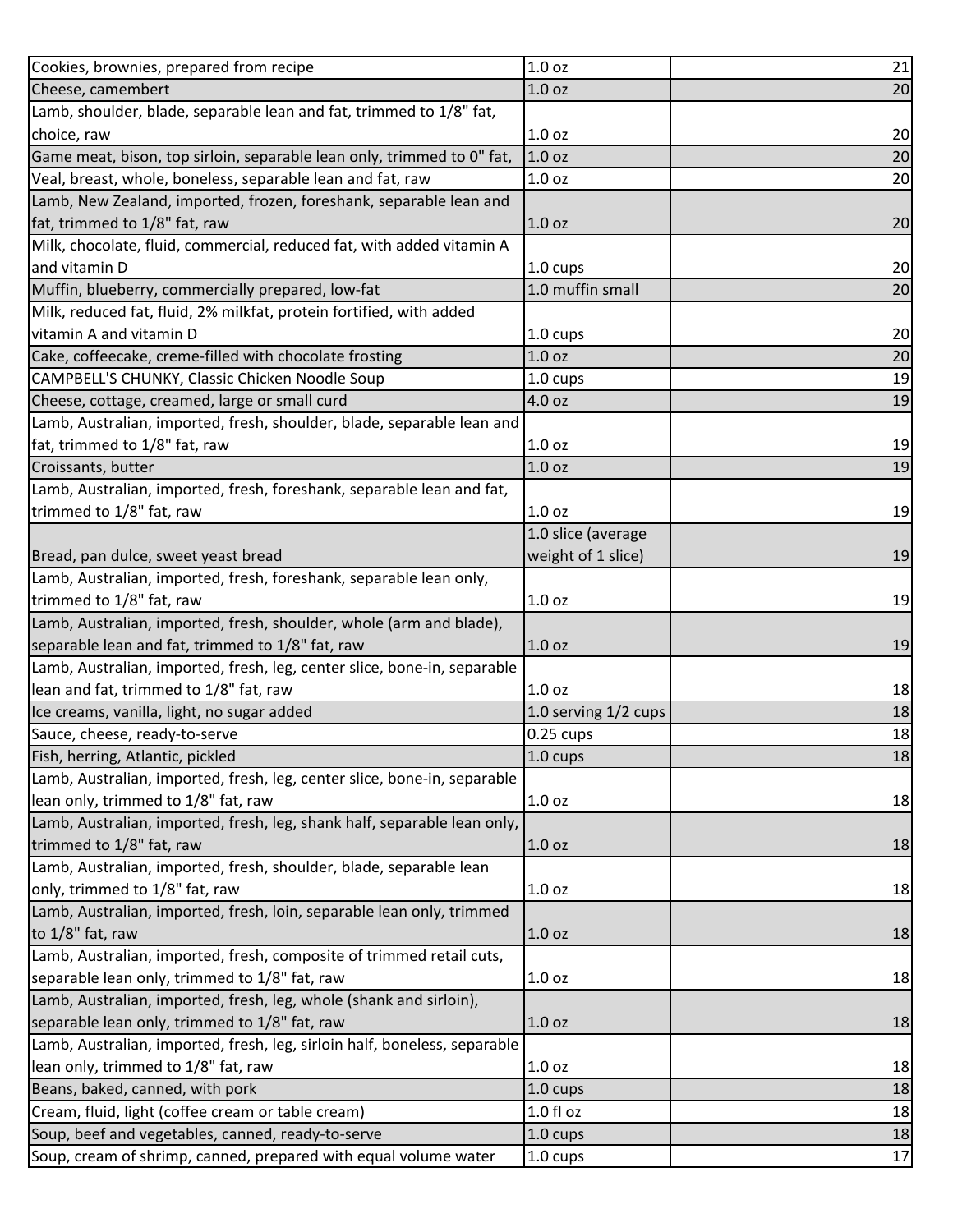| Pork sausage, link/patty, fully cooked, unheated                         | 1.0 link                   | $17\,$           |
|--------------------------------------------------------------------------|----------------------------|------------------|
| Fish, herring, Atlantic, raw                                             | 1.0 oz, boneless           | 17               |
| Croissants, cheese                                                       | 1.0 <sub>oz</sub>          | 16               |
| Cake, cheesecake, commercially prepared                                  | 1.0 <sub>oz</sub>          | 16               |
| Chicken breast, oven-roasted, fat-free, sliced                           | 1.0 serving 2 slices       | 15               |
| Soup, cream of celery, canned, prepared with equal volume water          | 1.0 cups                   | 15               |
| Fish, ocean perch, Atlantic, raw                                         | 1.0 oz, boneless           | 15               |
| Cheese, cottage, creamed, with fruit                                     | 4.0 oz                     | 15               |
| Cheese, cream                                                            | 1.0 tbsp                   | 15               |
| Pie, banana cream, prepared from recipe                                  | 1.0 oz                     | 14               |
| Fat, beef tallow                                                         | 1.0 tbsp                   | 14               |
| Cake, coffeecake, cinnamon with crumb topping, dry mix, prepared         | 1.0 <sub>oz</sub>          | 14               |
| Cheese, cottage, lowfat, 2% milkfat                                      | 4.0 oz                     | 14               |
| Puddings, rice, ready-to-eat                                             | 1.0 serving 4 oz           | 14               |
| Turkey, breast, smoked, lemon pepper flavor, 97% fat-free                | 1.0 slice                  | 13               |
| Milk, canned, condensed, sweetened                                       | 1.0 fl oz                  | 13               |
| Puddings, chocolate, dry mix, regular, prepared with whole milk          | 0.5 cups                   | 13               |
| Fish, flatfish (flounder and sole species), raw                          | 1.0 oz, boneless           | 13               |
| Ham, honey, smoked, cooked                                               | $1.0$ oz $(1$ serving)     | 12               |
| Cake, cherry fudge with chocolate frosting                               | 1.0 <sub>oz</sub>          | 12               |
| Cake, snack cakes, creme-filled, sponge                                  | 1.0 <sub>oz</sub>          | 12               |
| Bread, cornbread, prepared from recipe, made with low fat (2%) milk      | 1.0 oz                     | 11               |
| Crackers, rusk toast                                                     | 0.5 oz                     | 11               |
| Butter, salted                                                           | $1.0$ pat $(1"$ sq, $1/3"$ | 11               |
| Cream, fluid, half and half                                              | 1.0 fl oz                  | 11               |
| Barbecue loaf, pork, beef                                                | 1.0 <sub>oz</sub>          | 10               |
| Beverages, Whey protein powder isolate                                   | 3.0 scoop                  | 10               |
| Ice creams, BREYERS, All Natural Light Mint Chocolate Chip               | 1.0 serving 1/2 cups       | 10               |
| Yogurt, fruit, low fat, 11g protein/8 oz                                 | 1.0 container (6 oz)       | 10               |
| Yogurt, plain, low fat                                                   | 1.0 container (6 oz)       | 10               |
| Ice creams, BREYERS, All Natural Light Vanilla                           | 1.0 serving 1/2 cups       | 10               |
| Cheese, cottage, nonfat, uncreamed, dry, large or small curd             | 1.0 cups (not              | 10               |
| Milk, lowfat, fluid, 1% milkfat, protein fortified, with added vitamin A |                            |                  |
| and vitamin D                                                            | $1.0 \text{ cups}$         | 10               |
|                                                                          | 1.0 wing, bone and         |                  |
|                                                                          | skin removed (yield        |                  |
| Chicken, broilers or fryers, wing, meat only, raw                        | from 1 lb ready-to-        | 10               |
| Cookies, shortbread, commercially prepared, pecan                        | 1.0 <sub>oz</sub>          | 9                |
| Milk, canned, evaporated, with added vitamin D and without added         |                            |                  |
| vitamin A                                                                | 1.0 fl oz                  | $\overline{9}$   |
| Fish, cisco, smoked                                                      | 1.0 <sub>oz</sub>          | 9                |
| Beverages, UNILEVER, SLIMFAST, meal replacement, regular, ready-to-      |                            |                  |
| drink, 3-2-1 Plan                                                        | 1.0 bottle                 | 9                |
| Croissants, apple                                                        | 1.0 <sub>oz</sub>          | 9                |
| Soup, vegetable beef, microwavable, ready-to-serve, single brand         | 1.0 serving                | $\boldsymbol{9}$ |
| Whey, sweet, dried                                                       | 1.0 cups                   | 9                |
| Yogurt, fruit, low fat, 9 g protein/8 oz                                 | 1.0 container (6 oz)       | 8                |
| POPEYES, Coleslaw                                                        | 1.0 package                | $\bf 8$          |
| Salad dressing, mayonnaise, soybean and safflower oil, with salt         | 1.0 tablespoon             | 8                |
| Dessert topping, powdered, 1.5 ounce prepared with 1/2 cups milk         | 1.0 cups                   | $\bf 8$          |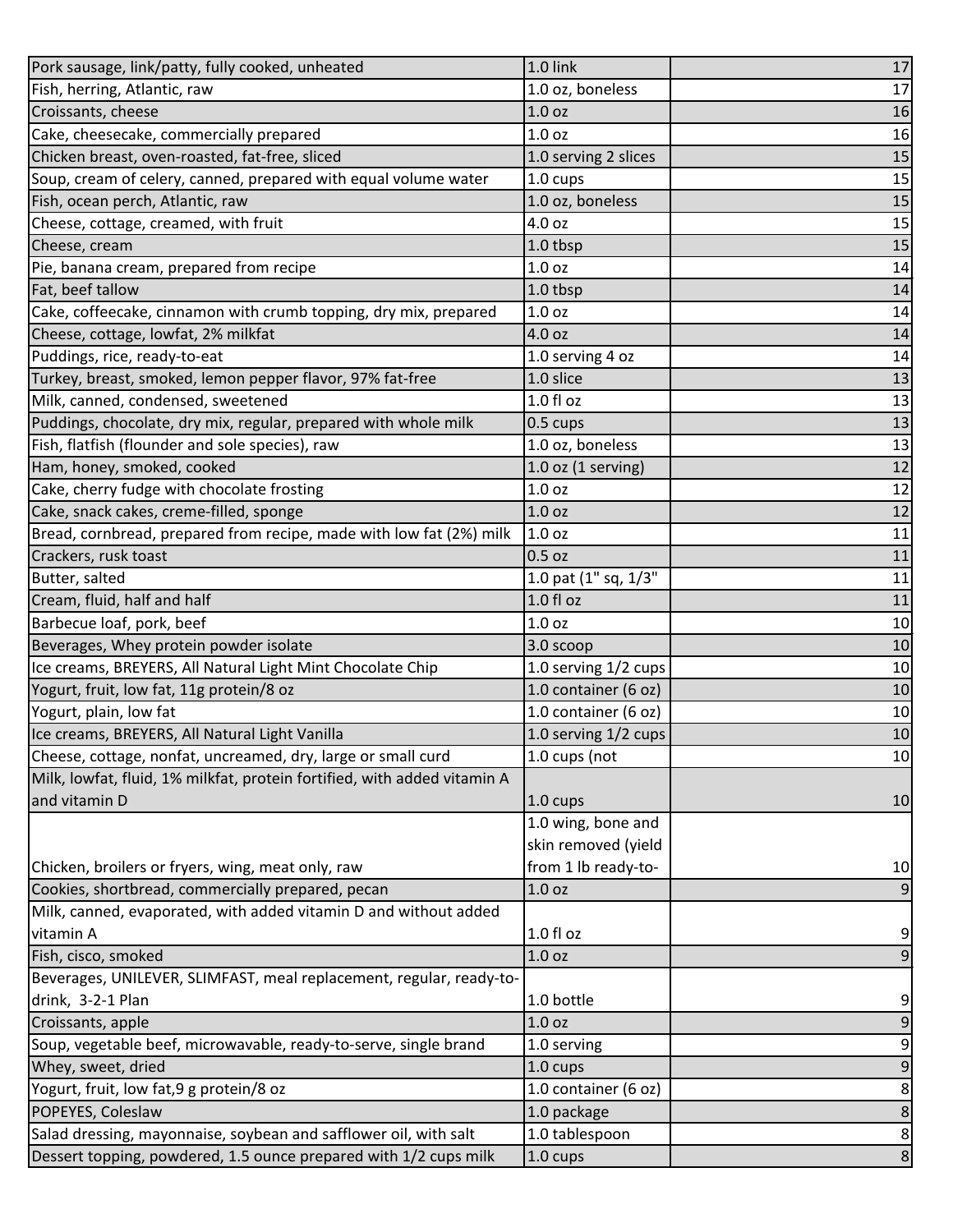| Cookies, peanut butter, commercially prepared, regular                   | 1.0 <sub>oz</sub>     | $\bf 8$        |
|--------------------------------------------------------------------------|-----------------------|----------------|
| Soup, cream of chicken, canned, condensed, reduced sodium                | 0.5 cups              | $\overline{7}$ |
| Chicken, broilers or fryers, separable fat, raw                          | 1.0 tbsp              | 7              |
| Cookies, oatmeal, refrigerated dough, baked                              | 1.0 <sub>oz</sub>     | $\overline{7}$ |
| Soup, pea, split with ham, canned, chunky, ready-to-serve                | 1.0 cups              | 7              |
| Cream, sour, cultured                                                    | $1.0$ tbsp            | 7              |
| Gravy, beef, canned, ready-to-serve                                      | 1.0 cups              | 7              |
| Cookies, oatmeal, refrigerated dough                                     | 1.0 <sub>oz</sub>     | 7              |
| Candies, MARS SNACKFOOD US, M & M's Milk Chocolate Candies               | 1.0 package (1.69     | 7              |
| Danish pastry, cheese                                                    | 1.0 <sub>oz</sub>     |                |
| Archway Home Style Cookies, Molasses                                     | 1.0 serving           | 6              |
| Salad dressing, mayonnaise, imitation, milk cream                        | 1.0 tablespoon        |                |
| Candies, truffles, prepared-from-recipe                                  | 1.0 piece             | 6              |
| Milk, dry, nonfat, regular, without added vitamin A and vitamin D        | $0.25$ cups           | 6              |
| Danish pastry, cinnamon, enriched                                        | 1.0 oz                | 6              |
| Frostings, glaze, chocolate, prepared-from-recipe, with butter, NFSMI    |                       |                |
| Recipe No. C-32                                                          | 2.0 tablespoon        | 6              |
| Cream, sour, reduced fat, cultured                                       | 1.0 tbsp              | 6              |
| Salad dressing, mayonnaise, regular                                      | 1.0 tbsp              | 6              |
| Candies, NESTLE, CRUNCH Bar and Dessert Topping                          | 1.0 bar 1.55 oz       | 6              |
| Candies, dark chocolate coated coffee beans                              | 1.0 serving 28        | 5              |
| Frozen novelties, KLONDIKE, SLIM-A-BEAR Fudge Bar, 98% fat free, no      | 1.0 serving 3.5 fl oz |                |
| sugar added                                                              | bar                   | 5              |
| Candies, NESTLE, 100 GRAND Bar                                           | 1.0 bar (1.5 oz)      | $\overline{5}$ |
| Bread, irish soda, prepared from recipe                                  | 1.0 <sub>oz</sub>     | 5              |
| Candies, MARS SNACKFOOD US, POP'ABLES SNICKERS Brand Bite Size           | 1.0 serving 13        |                |
| Candies                                                                  | pieces                | 5              |
| Soup, chicken with rice, canned, condensed                               | 0.5 cups              | 5              |
| Soup, beef noodle, canned, condensed                                     | 0.5 cups              | 5              |
| Candies, HERSHEY, KIT KAT BIG KAT Bar                                    | 1.0 bar 1.94 oz       | 5              |
| Cheese, American, nonfat or fat free                                     | 1.0 serving           | 5              |
| Milk, nonfat, fluid, protein fortified, with added vitamin A and vitamin |                       |                |
| D (fat free and skim)                                                    | $1.0 \text{ cups}$    | 5              |
| Bread, cheese                                                            | 1.0 slice             | 5              |
| Cheese, cottage, lowfat, 1% milkfat                                      | 4.0 oz                | 5              |
| Candies, HERSHEY'S, ALMOND JOY BITES                                     | 18.0 pieces           | 4              |
| Potatoes, mashed, dehydrated, prepared from granules with milk,          |                       |                |
| water and margarine added                                                | 1.0 cups              | 4              |
| Soup, bean with bacon, condensed, single brand                           | 1.0 serving 1/2 cups  | 4              |
| Soup, chicken gumbo, canned, condensed                                   | 0.5 cups (4 fl oz)    | 4              |
| Salad dressing, mayonnaise, imitation, soybean                           | 1.0 tbsp              | 4              |
| Cookies, sugar, commercially prepared, regular (includes vanilla)        | 1.0 oz                | 3              |
| Candies, fudge, chocolate, with nuts, prepared-from-recipe               | 1.0 <sub>oz</sub>     | $\mathsf{3}$   |
| Candies, 5TH AVENUE Candy Bar                                            | 1.0 bar 2 oz          | 3              |
| Archway Home Style Cookies, Iced Molasses                                | 1.0 serving           | 3              |
| Milk shakes, thick chocolate                                             | 1.0 fl oz             | 3              |
| Candies, MARS SNACKFOOD US, 3 MUSKETEERS Bar                             | 1.0 serving 2.13 oz   | $\mathsf{3}$   |
| Salad dressing, mayonnaise type, regular, with salt                      | 1.0 tbsp              | $\vert$ 3      |
| Biscuits, plain or buttermilk, dry mix                                   | 1.0 cups, purchased   | $\overline{2}$ |
| Crackers, cheese, sandwich-type with cheese filling                      | 6.0 cracker 1         | $\overline{2}$ |